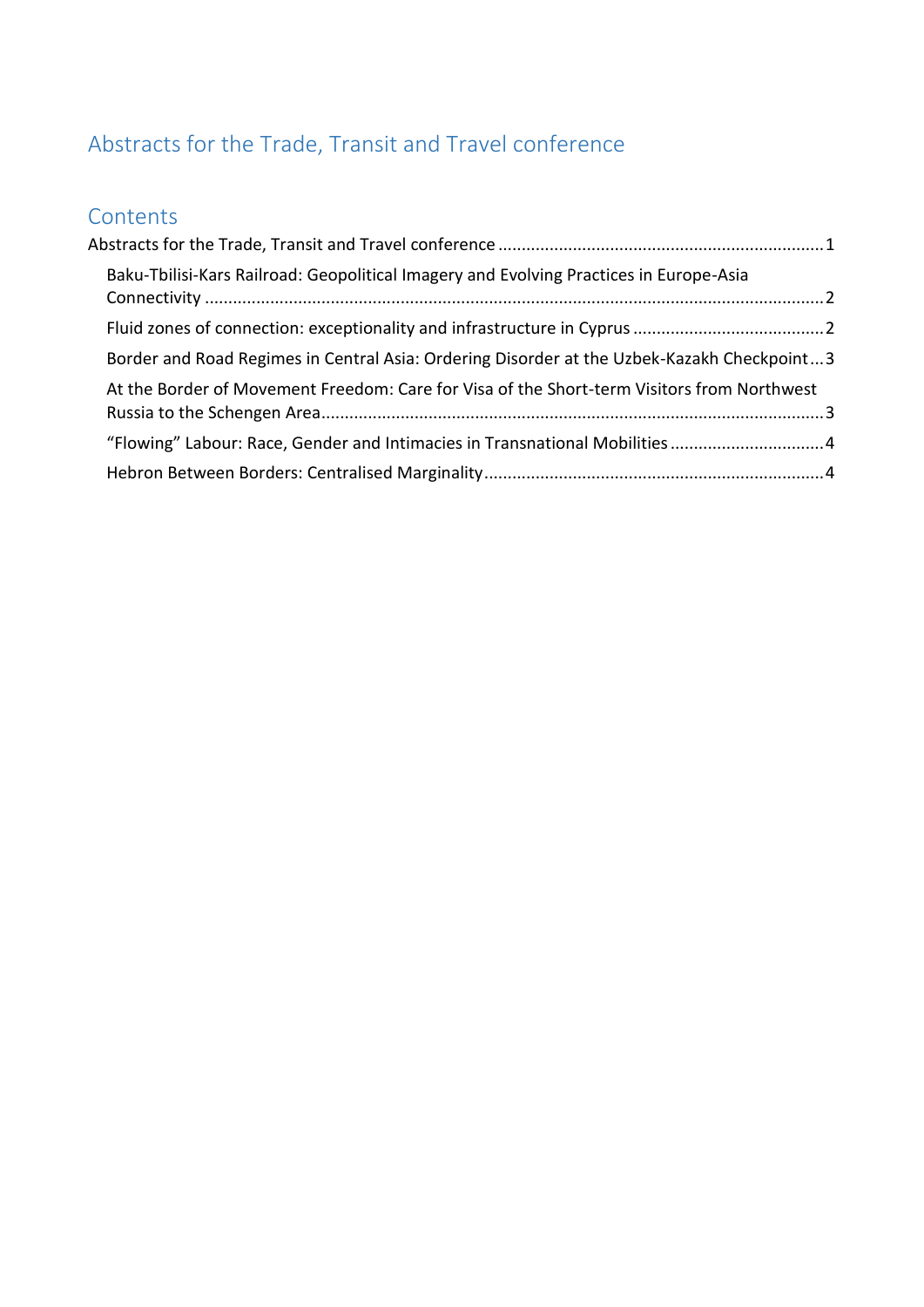#### <span id="page-1-0"></span>Baku-Tbilisi-Kars Railroad: Geopolitical Imagery and Evolving Practices in Europe-Asia Connectivity

Presented by Andrea Weiss, Sabanci University Istanbul Policy Center.

Tales of transport corridors, pipelines, and other megaprojects often purvey familiar stories of renewed geopolitical rivalry among global powers, like the EU and China. This geopolitical imagery also underpins recently established transport corridors that aim to provide greater connectivity between Europe and China. My paper analyses one such infrastructure project, the Baku-Tbilisi-Kars (BTK) railway. Often styled as the "Iron Silk Road," the BTK forms a transboundary nexus that links a variety of actors on various scales, both as a built environment infrastructure project and as a form of materialized geopolitical imagery. For the first time since the break up of the Soviet Union, the BTK links the South Caucasus countries of Azerbaijan and Georgia to Turkey by rail on the so-called "Middle Corridor". Even though the BTK construction is largely financed with Azerbaijani oil money, based on bilateral agreements between Turkey and China, this "Middle Corridor" also fits neatly into China's Belt Road Initiative (BRI), the ambitious Chinese global development strategy. In 2017, the BTK went operational for freight trains, and the first direct freight train from Xi'an in China on its way to Prague passed via the BTK in November 2019. As the BTK provides an entirely new transport infrastructure link of (potential) global importance as well as a new logistics centre in Kars, the BTK has reshaped the Georgian-Turkish borderland. The major actors that my project considers are Turkish railways (TCDD), international companies involved in freight traffic, people and institutions involved in local railway administration and logistical operations, as well as ordinary inhabitants of the Turkish-Georgian border area. Across scales the project examines which of these actors articulates which kind of claims, particularly regarding Europe-Asia connectivity, and which geopolitical imagery and narratives these actors use to frame the BTK and to which ends. The paper itself focuses on newly evolving practices of EUChina traffic along the BTK, paying attention to the impact of the recent railway track "liberalization" in Turkey.

## <span id="page-1-1"></span>Fluid zones of connection: exceptionality and infrastructure in Cyprus

#### Presented by Ezgican Ozdemir, Central European University.

This paper interrogates the past and present infrastructural convolutions of water resources in Cyprus, an island often characterized by disconnection and division. Infrastructural management and governance on both sides of the Buffer Zone are imbricated in geopolitical and economic reconfigurations of the region with old and new institutional actors ideologically and economically influencing the politics of the island. Looking especially at the Turkish state-funded water pipeline from Turkey to north Cyprus and the bi-communal waste-water treatment plant, I highlight the ways in which water resource management, specifically water allocation for agriculture and/or everyday use, has become a techno-political arena that reveals new avenues to understand questions of division, cooperation, and dependent sovereignties.

Ethnic and religious differences and the synthetic boundary of the Buffer Zone might physically divide the island's communities. But these divisions hold less true when the focus steers toward the subterranean networks of water pipes, aquifers, and electricity lines, telling a different story of connection. First, I historically trace how transboundary resource management played a significant role in political discussions in the post-conflict period, being addressed quietly and in a technical manner. Then, drawing on my doctoral fieldwork in north Cyprus, I show that these connective utility infrastructures crossing borders and zones are contingent upon the very conditions of exception, temporariness, and division on the island.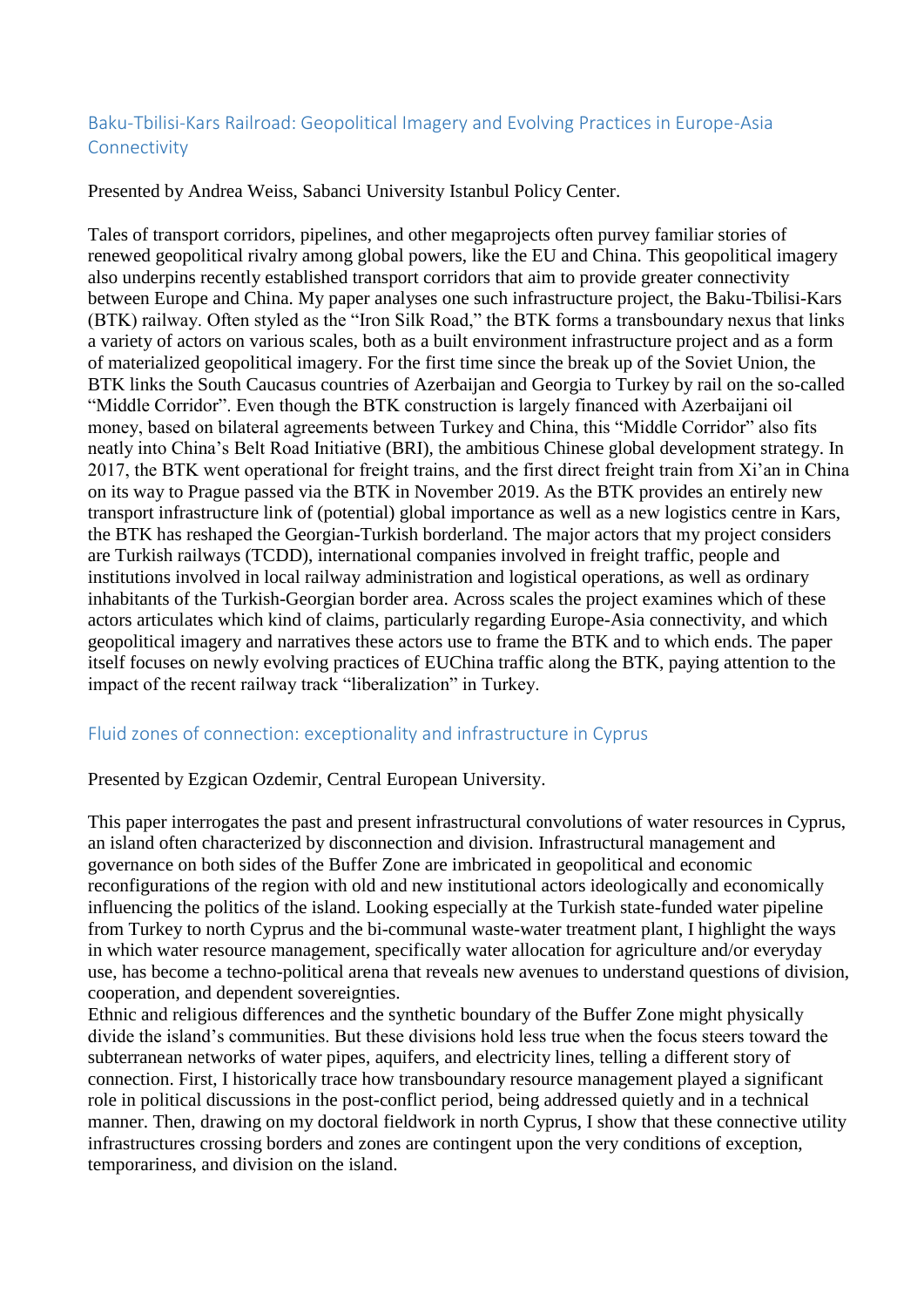#### <span id="page-2-0"></span>Border and Road Regimes in Central Asia: Ordering Disorder at the Uzbek-Kazakh Checkpoint

Presented by Rano Turaeva, Max Planck Institute for Social Anthropology, Germany.

This paper aims to unpack the complexity of understanding distant places and temporal spaces where mobility, change and uncertainty constitute power regimes, specifically border and road regimes, that are formed as a result of interactions between those in power and citizens or individuals. Uncertainty is the main resource, I argue, for those who are in power. The examples are drawn from the context of the Uzbek-Kazakh border through Chernyaevka. The main argument of this chapter is that in the process and experience of travelling, including daily interactions among passengers, drivers, service providers, road authorities, border guards, and security officials, a certain kind of order among disorder is being established and negotiated. This order, which constitutes border and road regimes, includes written and unwritten rules of behavior, manners of speaking, strategies, institutions, hierarchies, authorities, and moralities shared and accepted by all the actors involved. The actors involved contribute to the establishment and maintenance of this order by the way they communicate, act, learn, and teach on a daily basis within the border space at hand. I follow a Foucauldian understanding of regime, power, and dispositif, which I apply in explaining the emergence of the power regimes regarding border and road regimes. The paper is based on ethnographic research conducted in Central Asia in 2005-2006, 2010-2011, 2012, 2015, 2018.

## <span id="page-2-1"></span>At the Border of Movement Freedom: Care for Visa of the Short-term Visitors from Northwest Russia to the Schengen Area

Presented by Olga Tkach, Centre for Independent Social Research (CISR), St. Petersburg.

Unlike the Central European Schengen member states surrounded by the nations with similar mobility citizenship, Finland lies on the edge of the Area and neighbours with a non-EU country, which is Russia. Russian short-term visitors, especially from northern regions, contribute to Finland's tourism and economic development of its eastern border areas most than the other groups. This paper conceptualizes Northwest Russia – Finland connection as a mobility hub with special – simplified – visa relations and developed infrastructure. It is based on qualitative data that include 28 in-depth semi-structured interviews held from 2013 to 2017 in St. Petersburg. The sampling criterion was belonging to a group of holders and active users of the Schengen multiple-entry 'C' visas issued by the state of Finland, although excluding shuttle traders and petty retailers. The interviewees timely renew this type of visa with the Consulate General (CG) of Finland in St. Petersburg, always keep it valid, and use across Europe. The paper explores how and why St. Petersburg residents – holders of the Schengen visas and regular border-crossers – manage to balance trips to Finland and the rest of the Schengen Area under unclear rules of this balancing. I define such practice of balancing as care for visa that presumes extra travels and emotional labour, and ends up with the certain mobility benefits of the visa bearers – non-EU citizens who usually lack mobility rights. The paper applies analytical framework inspired by the regime-of-mobility approach and the concept of governmobility. Overall, it outlines how the formal visa institute works in the context of mobility hub built by some unwritten rules and relevant bottom-up practices of the regular visitors.